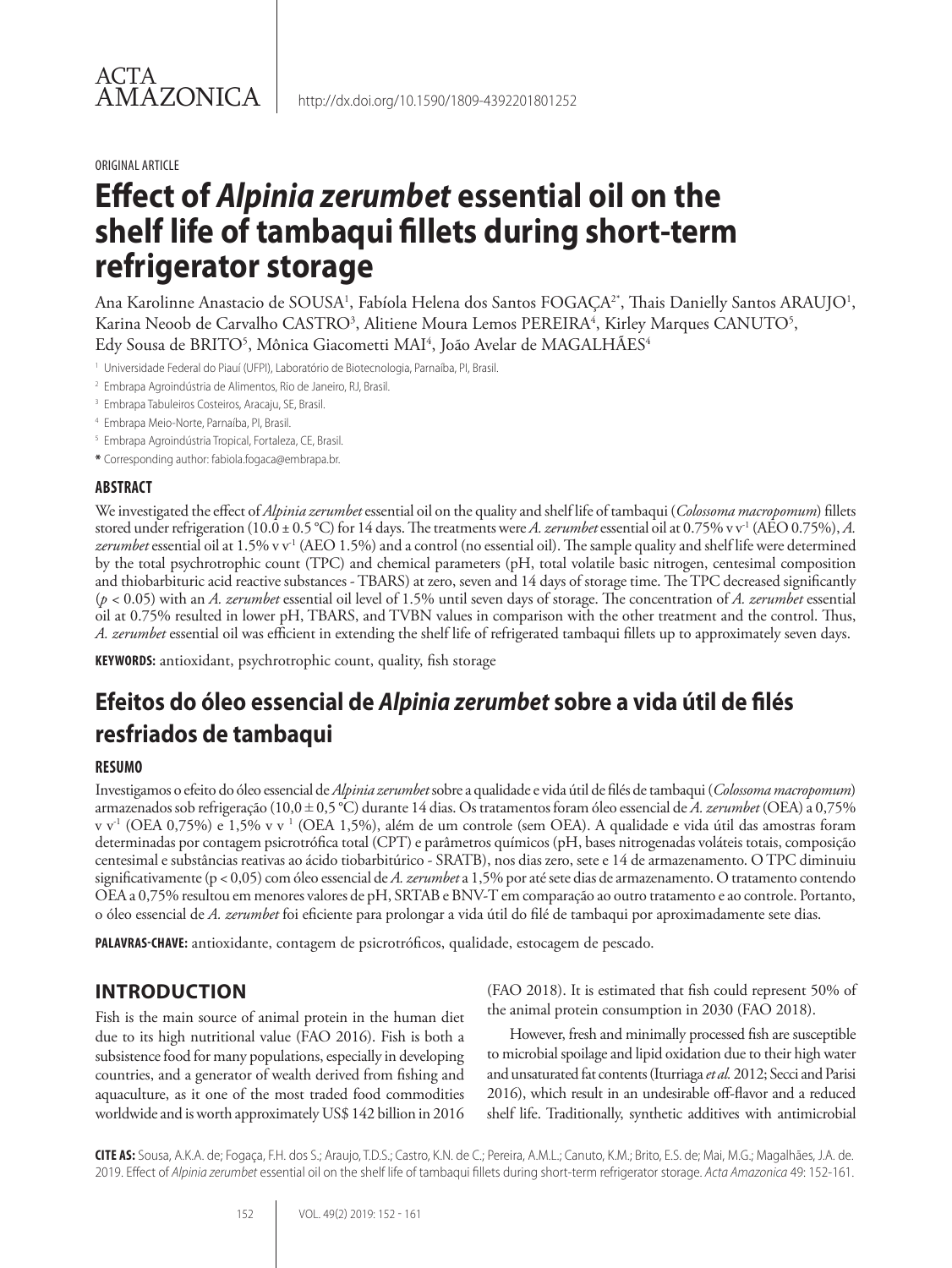

(e.g., potassium sorbate) and antioxidant actions (e.g., BHT and EDTA) have been used to increase the shelf life of food and sustain consumer acceptance (Carocho *et al.* 2014; Honold *et al.* 2016). However, as the excessive consumption of synthetic food additives is related to gastrointestinal, respiratory, dermatological and neurological disorders (Randhawa and Bahna 2009; Wilson and Bahna 2005), their use is restricted by regulations to minimize health risks (Leuschner and Zamparini 2002). Therefore, the demand for natural alternatives, such as essential oils (EOs) extracted from plants, has been increasing (Pawar *et al.* 2012). In Europe and the USA, EOs are used as food additives (CBI 2018; FDA 2017). In Brazil, ANVISA regulates the use of essential oils by Resolution RDC nr. 2 (15 January 2007), and the list of approved EOs for use in food is the same as that used by the FDA and the EU (ANVISA 2007).

In addition to flavoring properties, EOs have shown strong antioxidant and antimicrobial properties (Pesavento *et al.* 2015; Jouki *et al.* 2014; Ye *et al.* 2013; Brenes and Roura 2010; Burt 2004), limiting the growth of food pathogens and increasing the shelf life of some foods (Gómez-Estaca *et al.*  2010; Ojagh *et al.* 2010). For example, an oregano EO showed an antimicrobial effect, emerging as an alternative to preserve sliced ham (Galindo 2017) and chicken pate (Moraes-Lovison 2017); a thyme EO reduced the total psychrotrophic count and extended the shelf life of fillets of trout (*Oncorhynchus mykiss*) (Chamanara *et al.* 2013); a tangerine peel EO (*Citri reticulatae pericarpium*) reduced the degradation process of bream (*Megalobrama amblycephala*) fillets during iced storage (He and Xiao 2016); lemon and thyme EOs maintained grass carp (*Ctenopharyngodon idella*) fillet quality (Cai *et al*. 2017); and a clove EO decreased the microbial growth and lipid oxidation of tuna (*Thunnus thynnus*) fillets during 17 days of storage (Echeverría *et al*. 2018).

Among the species of plants used in the extraction of EOs with potential for use in food is *Alpinia zerumbet*. It is an Asian plant with antimicrobial properties (Victório *et al.* 2009) against *Staphylococcus aureus* (Castro *et al.* 2016). The extract of *A. zerumbet* had antioxidant and antimicrobial activities in minced meat by inhibiting lipid oxidation and increasing microbial stability (Cheah and Gan 2000). *Alpinia zerumbet* is widely cultivated and distributed in tropical and semitropical areas, including Brazil (Thenmozhi *et al.* 2011). It is a very popular medicinal plant in Brazil (Costa *et al.* 2016). *Alpinia zerumbet* EO does not present cytotoxic or genotoxic action *in vivo* or *in vitro* (Oliveira 2008). It is used in traditional Japan cuisine and herbal medicine, and there is no data on the maximum amounts tolerated by humans without signs of toxicity (Teschke and Xuan 2018).

Tambaqui (*Colossoma macropomum*) is an Amazonian fish that has an efficient performance in intensive farming, and it reaches high market values (Val *et al.* 2000). However, the method of storing raw fish in ice used in the current distribution system causes quality loss and fast spoilage (Li *et al.* 2013). Accordingly, the shelf life of raw tambaqui is approximately 20 days (Borges *et al.* 2013; Silva *et al*. 2018), and its fillets have a shelf life of approximately 6 days in iced storage (Bottino *et al.* 2017).

Therefore, based on the antimicrobial properties presented by *A. zerumbet* and its oriental cuisine uses, we tested *A. zerumbet* EO as a natural additive for fish fillets to promote a longer shelf life. The present study investigated the effect of *A. zerumbet* EO on the quality and shelf life of tambaqui fillets during 14 days of refrigerated storage.

## **MATERIAL AND METHODS**

#### **Preparation and analysis of essential oil**

*Alpinia zerumbet* leaves were harvested at Parnaiba, Piaui, Brazil (03º01'27.5"S, 41º44'53.5"W) in the morning (until 9 am). The essential oil (EO) was extracted by hydro-distillation in the Clevenger system for 3 h. The *A. zerumbet* essential oil (AEO) was analyzed using a gas chromatography-mass spectrometry (GC-MS) instrument (Varian GC-450/MS-240, Palo Alto, CA, USA) according to Castro *et al.* (2016). The GC-MS analysis identified 23 volatile compounds, of which p-cymene (32.72%), 1.8-cineole (24.05%) and 4-terpineol (20.23%) were the major components.

## **Fish samples**

Farmed tambaqui (45 fishes; six months old; mean weight = 560 g) were purchased at an aquaculture station at Ilha Grande, Piaui, Brazil, stored immediately on ice and transported in polystyrene boxes to the laboratory of Food Analysis and Technology, Parnaiba-PI. The fish were gutted and filleted manually. The resulting fillets were divided into three different batches of 15 units each.

#### **Sample preparation**

Initially, a primary aqueous solution with 1% glacial acetic acid was prepared. The control solution was prepared by adding 1 L of distilled water in the primary solution to a maximum of 2 L. Two treatment solutions were composed of 1% acetic acid, 0.2% Tween-20 (Merck, Darmstadt, Germany), and AEO (0.75% and 1.5%, respectively), which were homogenized under magnetic stirring at 800 rpm at 25 °C.

The fish fillets were randomly placed into three batches (control, AEO 0.75% and AEO 1.5%). The batches did not differ significantly in size and weight of fillets (Table 1). Each fillet was immersed for 30 s in 600 mL of the solution assigned to its respective treatment, and, after two minutes, immersed a second time for 30 s (Chamanara *et al.*  2013). The fillets were then glazed with cold water  $(2 °C)$ , packaged in polyethylene bags and stored in a refrigerated incubator at 10 °C during 14 days. The chemical and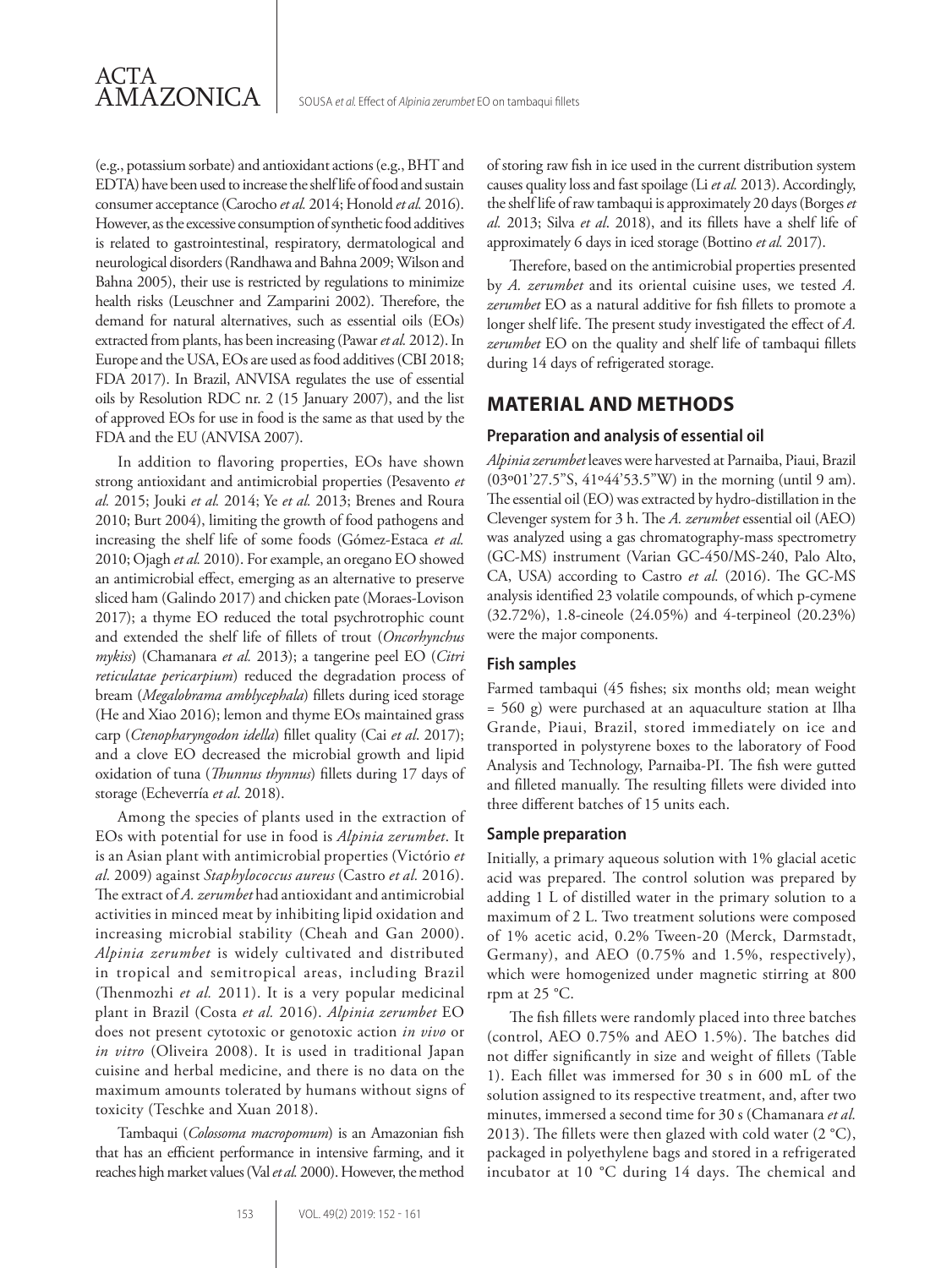**Table 1.** Characteristics of the tambaqui (*Colossoma macropomum*) fillets used in the experiment [total weight (g), width (cm), height (cm) and thickness (cm)]. Values are the mean ± SD of 15 replicates, without significant differences between the treatments ( $p < 0.05$ ).

| Group          | Weight (g)    | Width (cm) | Height (cm)  | Thickness<br>(cm) |
|----------------|---------------|------------|--------------|-------------------|
| Control (I)    | $1046 + 239$  | $229 + 21$ | $133 + 12$   | $27 + 02$         |
| AEO 0.75% (II) | $99.5 + 23.3$ | $733 + 15$ | $13.2 + 1.0$ | $2.6 + 0.2$       |
| AEO 1.50% (II) | $961 + 155$   | $226 + 12$ | $134 + 08$   | $27 + 05$         |
|                |               |            |              |                   |

microbial analyses were performed at three time points: day zero (after treatment and prior to refrigeration), and at day 7 and 14 of the refrigeration period, to assess the overall quality of the fish fillets.

#### **Chemical analyses**

The proximate composition analysis was performed according to standard analytical methods (AOAC 2005). Five samples were taken from each treatment at each time point and analyzed in triplicate. The moisture content was determined as the weight difference for 2 g of muscle before and after heating in an oven (SOLAB, Piracicaba, Brazil) for 24 h at 105 °C. The total nitrogen content (CP) was determined by the Kjeldahl procedure, and the protein content was estimated using a conversion factor of 6.25. Ash content was determined as the weight difference after heating at 550 °C for 6 h in a muffle furnace (Quimis, São Paulo, Brazil), and lipid content was quantified by extraction with petroleum ether in a Soxhlet apparatus.

The pH was measured using a digital pH meter (Del Lab model DLA-pH, São Paulo, Brazil). Muscle samples (10 g) were homogenized with 40 mL of distilled water, and the homogenate was used for pH determination according to the Kirschnik *et al.* (2013) method.

Lipid oxidation was evaluated through the formation of thiobarbituric acid reactive substances (TBARS), according to Vyncke (1970), in samples of 10 g of muscle. A 5-ml aliquot of the distillate was used for color development and was measured at 532 nm using a spectrophotometer (HACH, model 2800, Germany). The results were expressed as mg of malondialdehyde (MDA) per kg of muscle. The oxidation potential was calculated from the standard curve  $y = 0.2727x - 0.2007$  ( $r^2 = 0.991$ ).

The total volatile base nitrogen (TVB-N) determination was carried out using a methodology adapted from Savay da Silva *et al.* (2008), in which 50 g of muscle was homogenized in 150 mL of 5% trichloroacetic acid for the precipitation of protein nitrogen. After filtration, the amount of low-molecular-weight nitrogen compounds soluble in TCA was measured using the semi-macro Kjeldahl method, and the soluble nitrogen content was estimated using a conversion factor of 6.25.

#### **Psychrotrophic bacteria count**

The total psychrotrophic count (TPC) was determined through the pour plate method using plate count agar (HIMEDIA® , LBS Marg, Mumbai, India) as a medium at days zero, 7 and 14 of storage (Evancho *et al.* 2001). We homogenized 10 g of the anterior dorsal region of the fillets in 90 mL of 0.1% peptone solution. In addition, serial decimal dilutions were prepared from a 10−1 dilution, as necessary. The plates were incubated at 10 °C for seven days. Two replicates in each group were analyzed. The bacterial count results were expressed as  $\log_{10}$ .

### **Statistical analysis**

All measurements were carried out in triplicate and mean values per sample were used in the analyses. The differences among the treatments and storage times were determined by the Kruskal-Wallis test (one-way ANOVA) followed by the Dunn's *post hoc* test. The Bonferroni correction was applied to adjust the significance level of multiple test results. The interactions between the treatments and storage times were determined by the Tukey-Kramer test. Significance was defined at p < 0.05. The analyses were carried out with the ASSISTAT version 7.7 software package.

#### **Ethical and legal aspects**

The Ethics Committee on the Research Animals Use (CEUA) of Embrapa Meio Norte (protocol 02/2014) approved the study. The use of *Alpinia zerumbet* was authorized by CGEN through the Embrapa special authorization for genetic heritage access for scientific research purposes (nr. 002/2008, IBAMA process 2001.001558/2006-21).

## **RESULTS**

#### **Proximal composition**

The proximate composition of the fillets varied among control and treatments (Figure 1). Moisture varied significantly among all groups at all time-points, with highest values for AEO 1.5% at day 14 (Figure 1a). The ash content was significantly higher in the fillets with AEO compared to the control group (Figure 1b). There was no significant effect of storage time on moisture and ash content. CP was significantly lower in the treatments until day 7, but significantly higher in AEO 1.5% at day 14 (Figure 1c). Lipid contents tended to increased significantly in all groups throughout storage time, yet did not vary significantly among the groups at any time-point (Figure 1d).

#### **pH**

There was a significant effect of AEO at day 7 and day 14, and on the interaction of AEO x storage time on the pH for AEO 0.75%. At day zero, all samples had similar pH. At day 7, a significant decrease in pH was observed among the treatments and control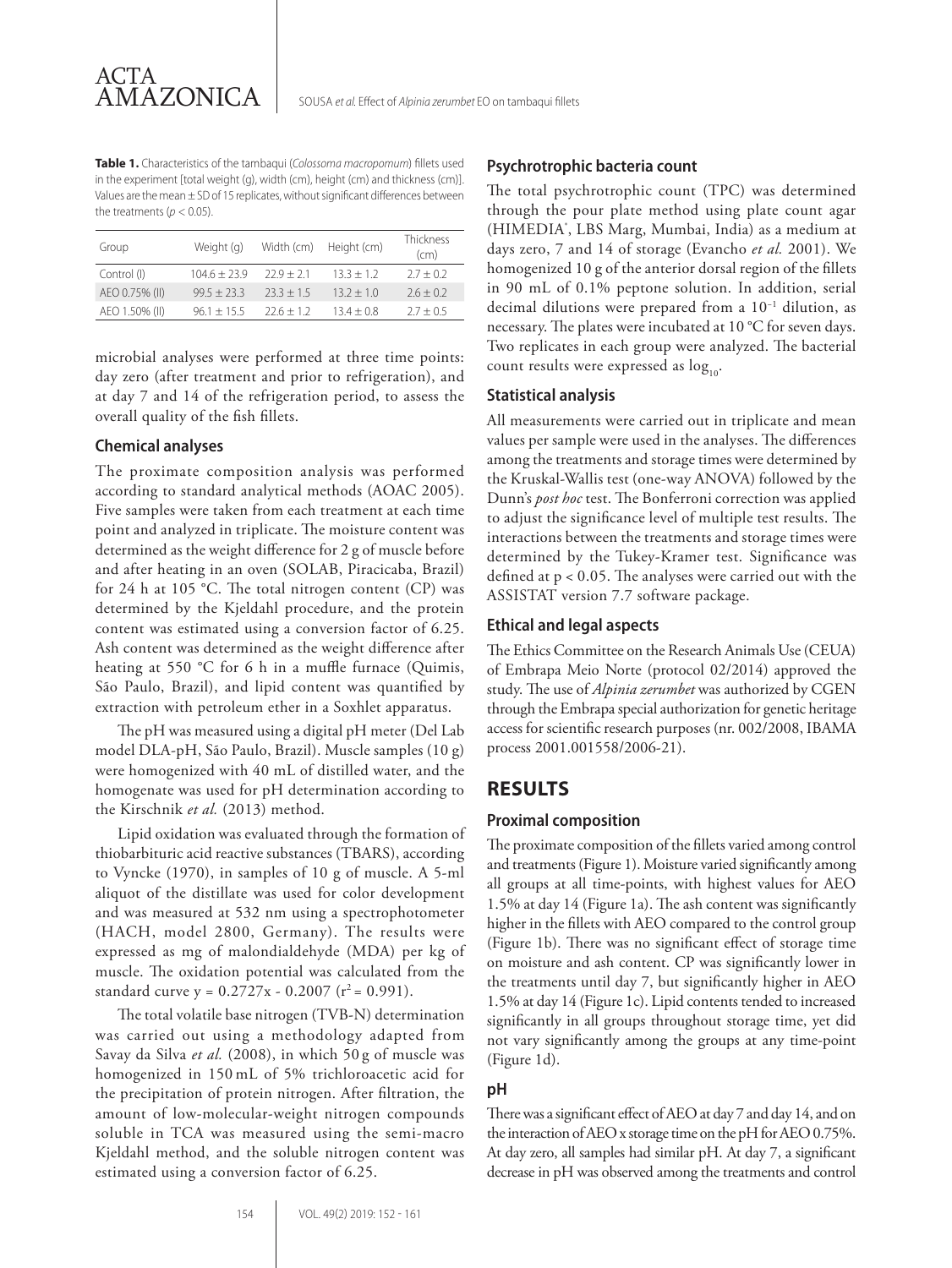## ACTA AMAZONICA

SOUSA *et al.* Effect of *Alpinia zerumbet* EO on tambaqui fillets



**Figure 1.** Changes in the proximate composition of control and AEO-treated tambaqui fillets during refrigerated storage (0 = day zero prior to refrigeration, 7 and 14 = after seven and 14 days of refrigeration, respectively). AEO 0.75% = *Alpinia zerumbet* essential oil at 0.75%; AEO 1.5% = *Alpinia zerumbet* essential oil at 1.5%. Columns represent the mean ( $N = 5$ ), bars the standard error of the mean. The same small letters on the bars indicate no significant difference among the treatments within each time point. The same capital letters on the bars indicate no significant differences among time points within each treatment (*p* < 0.05).

(control > AEO 0.75% > AEO 1.5%). On day 14, there was a significant difference only between the control and AEO 0.75%, which showed lower pH values (Figure 2).

## **TBARS**

TBARS were similar among the groups at day zero, but decreased in the treatments relative to the control at days 7 and 14 (Figure 3). Throughout storage time, the control showed higher values of TBARS (25.9% and 23.1% higher than AEO 0.75% and AEO 1.5%, respectively). At day 14 the lowest values of TBARS (1.5 mg MDA/kg fillet) were determined for 0.75%.

## **TVB-N**

There was an effect of the AEO and storage time on TVB-N. The TVB-N values showed a similar behavior as did the TBARS at day zero, with no significant difference between the treatments. However, at day 7, the control showed lower values, followed by AEO 0.75% and AEO 1.5% (Figure 4). At day 14, there was no significant difference among samples.

## **Total bacterial count**

AEO and storage time significantly affected TPC (Figure 5)*.* At day zero, there was no significant difference among the groups. At day 7 AEO 1.5% showed a significantly lower bacterial count compared to the control and AEO 0.75%. At day 14 TPC increased significantly in all groups, when the fillets became unfit for consumption according to Brazilian law (Brazil 2001).

## **DISCUSSION**

During cold storage, there are changes in the physicochemical properties of fish fillets, with a reduced water-holding capacity that promotes moisture decrease and nutrient loss (Aubourg 2001). Previous studies showed a positive effect of the essential oil of thyme (*Thymus daenensis*) and savory (*Satureja bachtiarica*) on moisture loss of trout (*Oncorhynchus mykiss*) fillets (Abedi *et al.* 2016). The major components of thyme oil are p-cymene (8.4%), γ-terpinene (30.9%) and thymol (47.6%) (Borugã *et al.* 2014), and the major components of savory oil are p-cymene (7.3%), y-terpinene (23.9%), thymol (44.5%), β-caryophyllene (5.3%) and borneol (4.2%) (Sefidkon and Ahmadi 2000). Thymol and p-cymene increase superoxide dismutase and glutathione peroxidase activities, which have protective effects that maintain the integrity of muscle cells (Hashemipour *et al.* 2013). A similar effect was observed in our tambaqui fillets, with a lower moisture percentage in the control group, which indicates that the p-cymene (32.7%, Castro *et al.* 2016) in the AEO probably acted as a preservative, coating the fillets and keeping their water-holding capacity. The higher ash content in the fillets treated with AEO indicates a preservation effect on mineral content. Since AEO prevented water loss during storage, it also reduced the cellular rupture that promotes protein loss. Crude protein represents the main nutritional value of seafood and is the main factor responsible for its texture and water-holding capacity (Sikorski and Kolakowska 2016).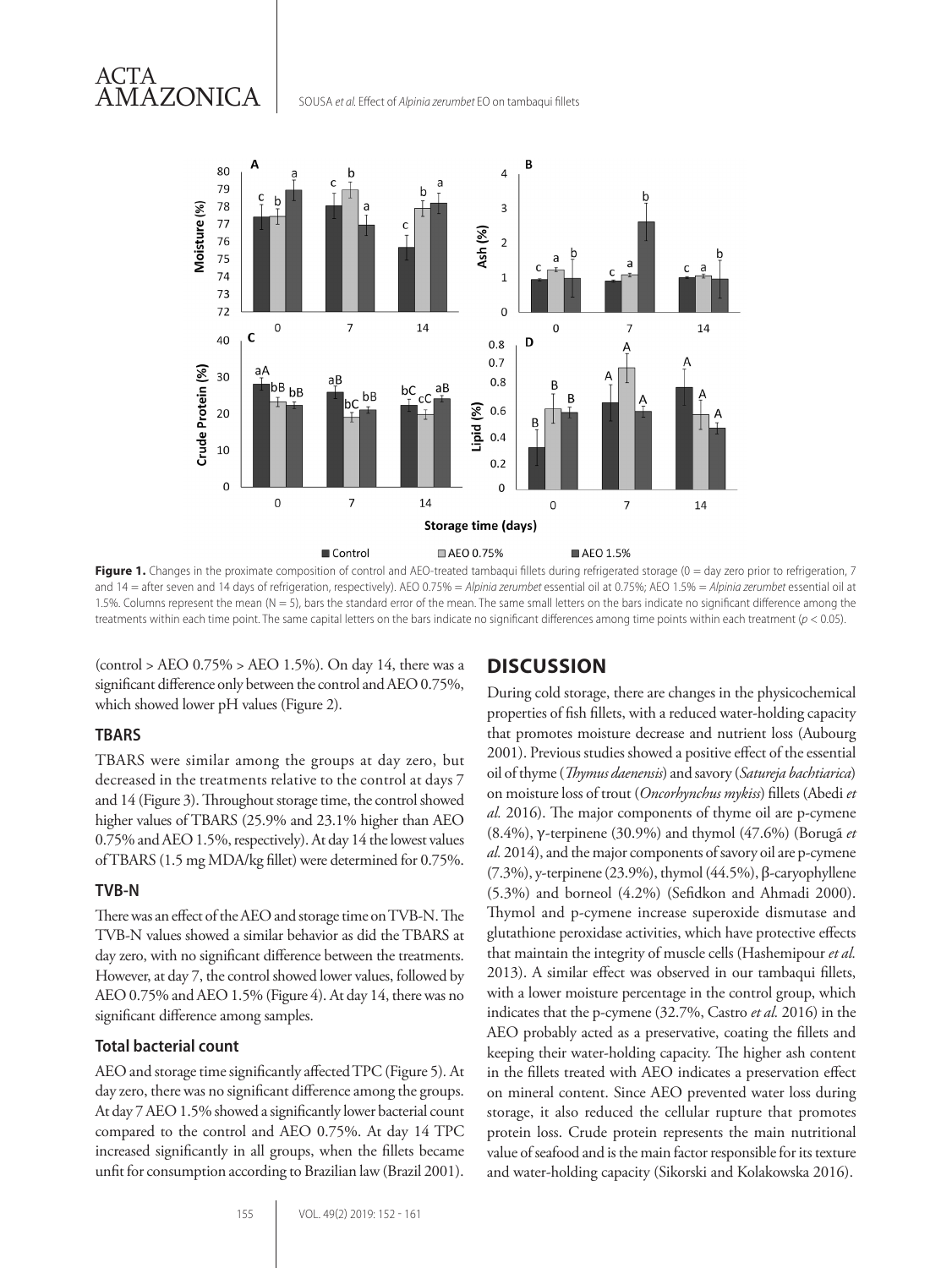#### 8 aA bA  $\overline{7}$ сA aA aA aA aA bB abA 6 5 4 품 3  $\overline{2}$  $\mathbf{1}$ 0  $\overline{7}$  $\overline{0}$ 14 **Storage time (days)** Control □ AEO 0.75% ■ AEO 1.5%

SOUSA *et al.* Effect of *Alpinia zerumbet* EO on tambaqui fillets

ACTA

AMAZONICA

Figure 2. Changes in the pH of control and AEO-treated tambaqui fillets during refrigerated storage (0 = day zero prior to refrigeration, 7 and 14 = after seven and 14 days of refrigeration, respectively). AEO 0.75% = *Alpinia zerumbet* essential oil at 0.75%; AEO 1.5% = *Alpinia zerumbet* essential oil at 1.5%. Columns represent the mean  $(N = 5)$ , bars the standard error of the mean. The same small letters on the bars indicate no significant difference among the treatments within each time point. The same capital letters on the bars indicate no significant differences among time points within each treatment (*p* < 0.05).



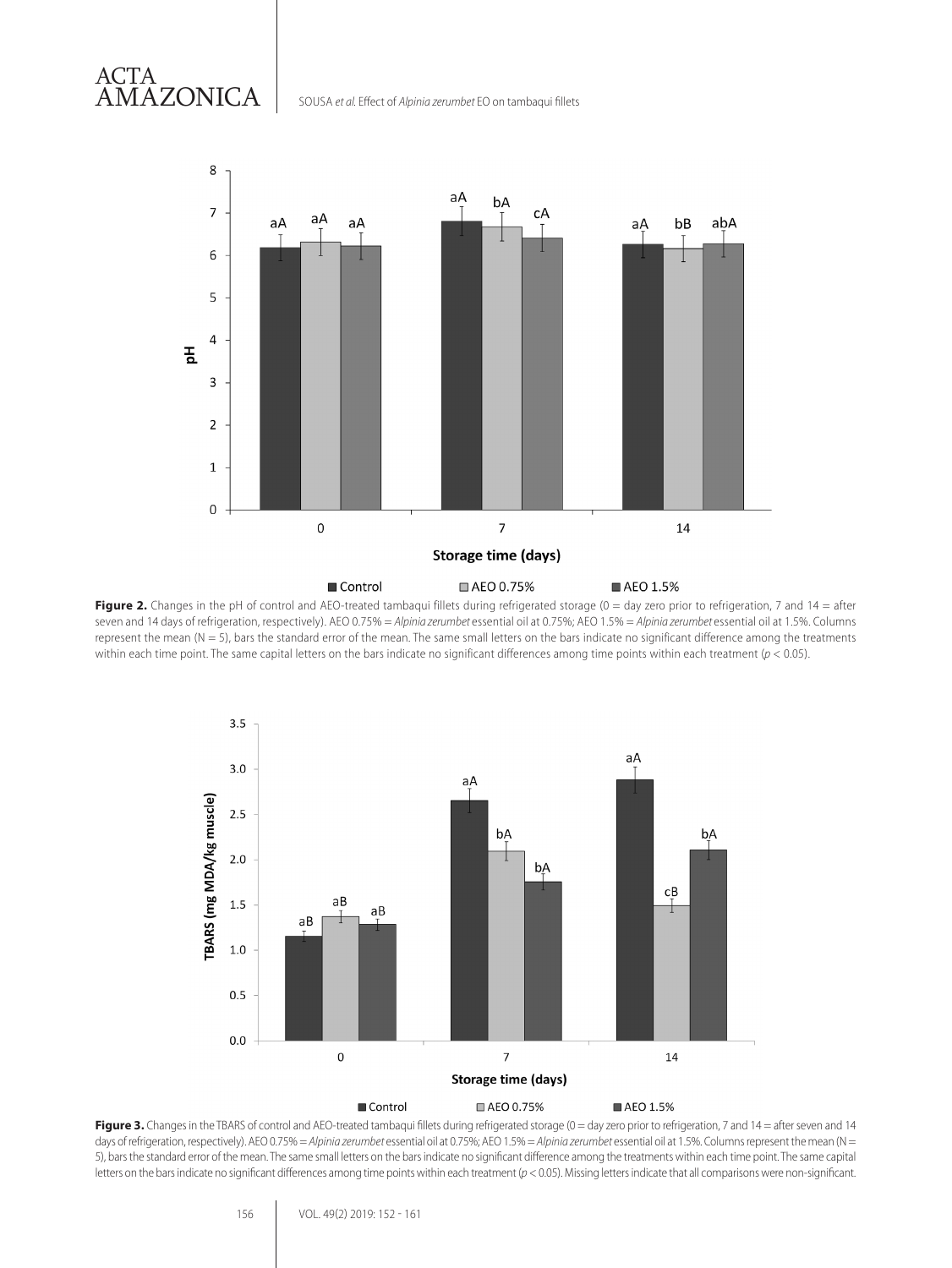

SOUSA *et al.* Effect of *Alpinia zerumbet* EO on tambaqui fillets

ACTA

AMAZONICA

Figure 4. Changes in the TVB-N of control and AEO-treated tambaqui fillets during refrigerated storage (0 = day zero prior to refrigeration, 7 and 14 = after seven and 14 days of refrigeration, respectively). AEO 0.75% = *Alpinia zerumbet* essential oil at 0.75%; AEO 1.5% = *Alpinia zerumbet* essential oil at 1.5%. The same small letters on the bars indicate no significant difference among the treatments within each time point. The same capital letters on the bars indicate no significant differences among time points within each treatment (*p* < 0.05). The horizontal line represents the limit established by Brazilian legislation.





**Figure 5.** Development of the total bacterial count of control and AEO-treated tambaqui fillets during refrigerated storage. AEO 0.75% = *Alpinia zerumbet* essential oil at 0.75%; AEO 1.5% = Alpinia zerumbet essential oil at 1.5%. Bars represent the standard deviation. The horizontal line represents the limit established by Brazilian legislation.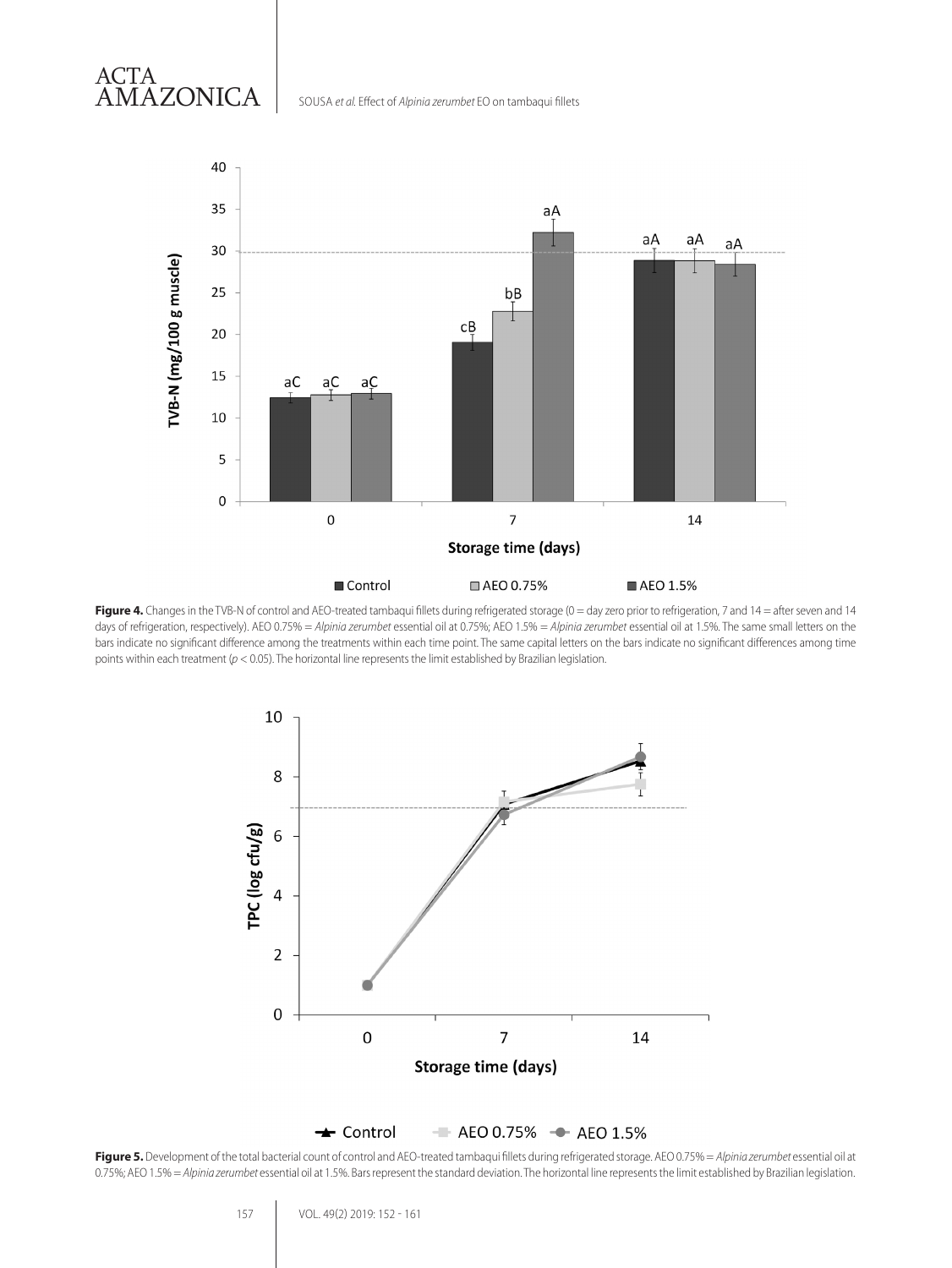Fat content is one of the most important indices for seafood quality determination (Abedi *et al.* 2016). A decrease in lipid content could be related to lipid oxidation and enzymatic degradation of the muscle phospholipids (Hendriks*et al.* 2006). The increase in lipid content observed in this study may be related to the decrease observed in crude protein content, since centesimal composition involves a relation among moisture, fat, crude protein and ash contents (Sikorski and Kolakowska 2016) where the sum of components must be approximately 100%.

The effect of AEO on the relative proportions of the components of centesimal composition may have been related to the pH changes during storage time. In general, an increase in pH may be due to the production of volatile bases or microbial enzyme action (Li *et al.* 2012). The decrease in pH observed in our treatments might have resulted from the antioxidant and antibacterial characteristics of the AEO, which inhibits the activity of the endogenous proteases and contributes to the extension of the fish sample preservation (Fan *et al.* 2008). Similar results were observed for silver carp (*Hypophthalmicthys molitrix*) fillets coated with *Pimpinella affinis*essential oil (PAO), although the fillets were coated with twice the concentration of essential oil (1.5% v/v) (Ariaii *et al.* 2015).

Essential oils are lipophilic, thus they can easily enter cells and disrupt and/or permeabilize the cell membrane (Perricone *et al*. 2015), which can cause depolarization of mitochondrial membranes, influence the Ca<sup>2+</sup> channels, and reduce the pH gradient (Bakkali *et al*. 2008). In some cases, EOs can cause the coagulation of the cytoplasm as well as damage to lipids and proteins (Burt 2004). This may explain the differences observed between control and treatments in lipid and crude protein contents and pH.

TBARS are the predominant products of secondary lipid oxidation and are considered good chemical indicators of quality assurance and estimatiors of the extent of lipid oxidation during chilled storage (Jeon *et al.* 2002; Goulas and Kontominas 2007). Therefore, the lower TBARS level in AEO 0.75% indicates that this treatment was the most efficient in lipid oxidation preservation of the tambaqui fillets. The use of an EO to protect food against lipid oxidation has been reported elsewhere (e.g., Lee *et al.* 2005; Lu *et al.* 2010; Ojagh *et al.* 2010). In silver carp, EO resulted in a reduction of 18% in TBARS (Ariaii *et al.*  2015). In our study, the reduction in TBARS in AEO 0.75% was approximately 51%, suggesting that AEO has a significan potential to be used as an antioxidant in fish.

In addition to lipid oxidation, fish decomposition implies progressive proteolysis by the action of microorganisms and, to a lesser degree, by autolytic enzymes (Howgate 2010; Ocaño-Higuera *et al.* 2011), such as TVB-N. Therefore TVB-N has traditionally been used as a quality indicator in refrigerated aquatic products and includes trimethylamine, dimethylamine, ammonia and other compounds, which come from the degradation of proteins and nonprotein nitrogenous compounds by endogenous enzymes (Li *et al.* 2013). The Brazilian legislation sets a maximum acceptable limit for fish of 30 mg TVB-N/100 g of product (Brasil 2001). According to the quality index, a TVB-N value of less than 25 mg is very good, 30 mg is good, 35 mg is marketable, and more than 35 mg is considered inconsumable (Varlık *et al.*  2000; Cakli 2007; Dogan and Izci 2016).

In rainbow trout treated with EO levels of approximately 0.2% to 1%, the treatments using rosemary or thyme EO at 1% resulted in lower TVB-N values relative to the control (Erkan 2012; Yildiz 2015). The inhibition of TVB-N production in fish may be attributed to the effects of the phenolic and organosulfur constituents of EO (Burt 2004), that react with the sulfhydryl and amino groups of proteins. In our study, the high TVB-N for AEO 1.5% at day 7 was likely related to the significant antibacterial activity detected in this treatment at the same time-point, and points to a capacity of AEO to reduce bacterial growth, which causes the oxidative deamination of nonprotein nitrogen compounds (Banks *et al.* 1980).

Fish and seafood in general are highly perishable food products, mainly due to microbiological growth and lipid oxidation, which are known to be the principal causes of the quality deterioration in these products (Hassoun and Çoban 2017). The antimicrobial activity of some common EOs in fish, either alone or in combination with other preservative systems, depends on the oil type and its concentration of antimicrobial compounds, in addition to the amount used in bioactive packaging. For example, *Lippia multiflora* EO was only effective in inhibiting microbial development in smoked mackerel (*Scomber scombrus*) at concentrations greater than 0.5% (Cyrille *et al.* 2017). Rosemary (*Rosmarinus officinalis*), cinnamon (*Cinnamomum verum*), fennel (*Foeniculum vulgare*), and cardamom (*Elettaria cardamomum*) EOs also reduced the initial total bacterial count, psychrophilic bacteria, and total mold and yeast as well as prolonged the shelf life of fillets of carp (*Cyprinus carpio*) during cold storage at 4°C (Hasan *et al.* 2017). These oils have common components (cineole, α-pinene, α-terpineol, sabinene and limonene) with proven antimicrobial effects (Abdelwahab *et al.*  2017; Chegini and Abbasipour 2017; Takayama *et al.* 2016; Owolabi *et al.* 2009; García-Jiménez *et al.* 2000). Our results for tambaqui are probably related to the presence of 1.8-cineole (24.1%) and 4-terpineol (20.2%) as major components in AEO, which likely mediated the lower bacterial count at day 7 in the treatment with highest EO level. At day 14, all treatments had CFU/g values above the maximum count for fish of 10<sup>7</sup> CFU g<sup>-1</sup> recommended by FAO (Huss 1997).

Considering the different groups of chemical compounds present in EOs, it is very likely that the antibacterial and antioxidative activity of EOs is attributable to mechanisms targetting different cell structures and processes, such as the cytoplasmic membrane, perturbations on the proton-proton force, electron flow, and transport and coagulation of cell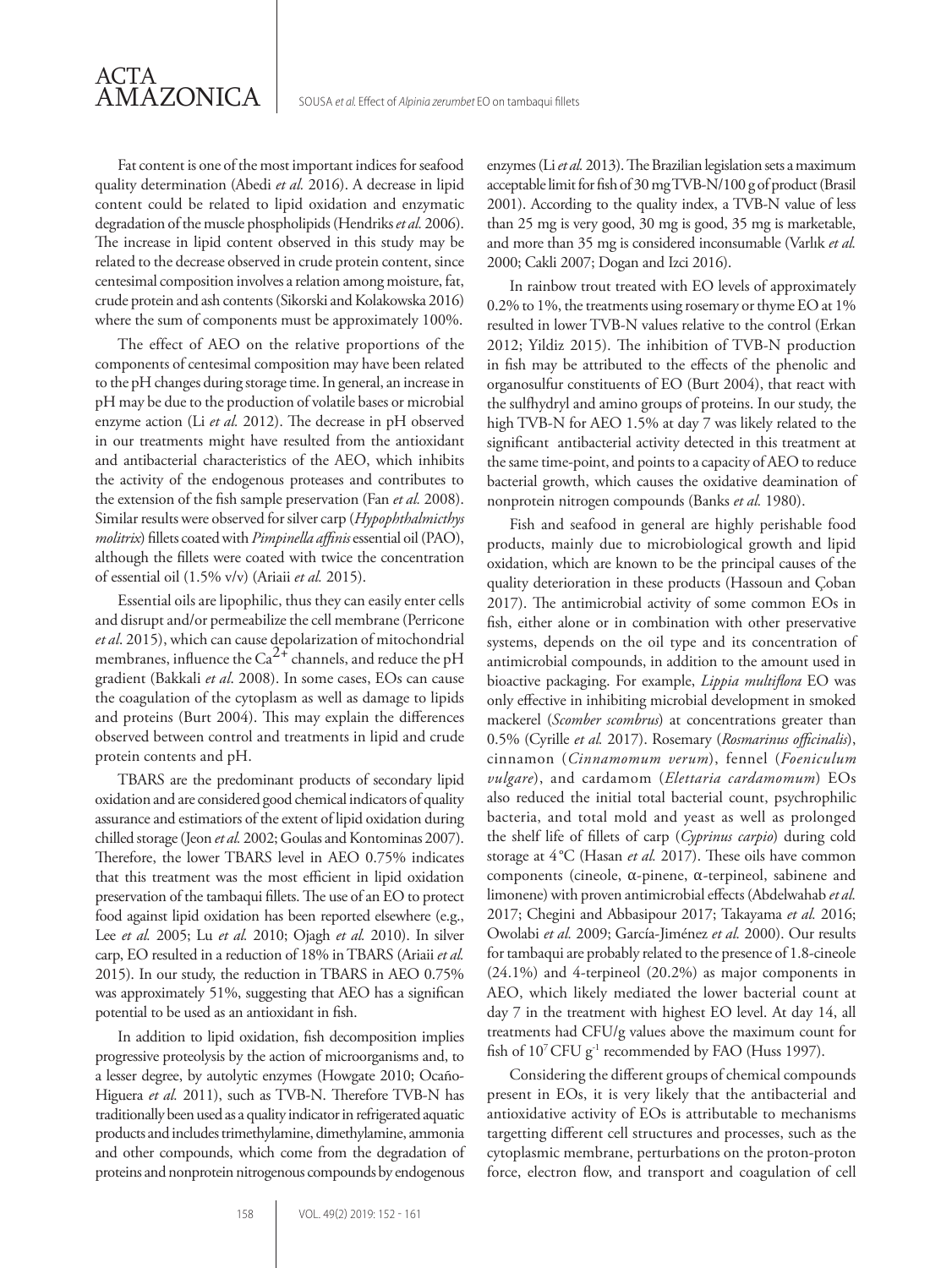

contents (Burt 2004). This diffuse action mode could explain why the lower AEO level (0.75%) was more efficient in preventing lipid oxidation and the higher AEO level (1.5%) was more efficient in preventing bacterial growth, while both levels preserved the nutritional value of the tambaqui fillets in comparison to the control.

## **CONCLUSIONS**

Treatment with 1.5% *Alpinia zerumbet* essential oil (AEO) reduced the bacterial growth in tambaqui fillets refrigerated at 10 °C and prolonged the shelf life of the fillets for up to seven days. AEO 1.5% is recommended as an antimicrobial agent in tambaqui fillets during short-term refrigerator storage. Lower levels of AEO (0.75%) presented antioxidant effects.

## **ACKNOWLEDGMENTS**

The authors are thankful to CNPq (Conselho Nacional de Desenvolvimento Científico e Tecnológico) and CAPES (Coordenação de Aperfeiçoamento de Pessoal de Nível Superior) (grant 421/2010) for financial support; CODEVASF (Companhia de Desenvolvimento dos Vales dos Rios São Francisco e Parnaíba) for the use of their equipment; fish farmers for donating the fish samples and Vegeflora for donation of the *Alpinia* essential oil.

## **REFERENCES**

- Abdelwahab, S.I.; Mariod, A.A.; Taha, M.M.E.; Zaman, F.Q.; Abdelmageed, A.H.A.; Khamis, S.; Awang, K. 2017. Chemical composition and antioxidant properties of the essential oil of *Cinnamomum altissimum* Kosterm. (Lauraceae). *Arabian Journal of Chemistry,* 10: 131–135.
- Abedi, E.; Naseri, M.; Ghanbarian, G.A.; Vazirzadeh, A. 2016. Coverage of polyethylene film with essential oils of thyme (*Thymus daenensis celak)* and savory (*Satureja bachtiarica bunge*) for lipid oxidation control in rainbow trout (*Oncorhynchus mykiss*) fillets during short-term storage in the refrigerator. *Journal of Food Processing and Preservation,* 40: 483-491.
- ANVISA. 2007. Regulamento Técnico sobre Aditivos em Alimentos. RDC N. 2, de 15 de Janeiro de 2007.
- AOAC. 2005. *Official Method of Analysis*. 17<sup>th</sup> ed. Association of Official Analytical Chemists, Washington, 593p.
- Ariaii, P.; Tavakolipour, R.M.; Rad, A.H.E.; Bahram, S. 2015. Effect of methylcellulose coating enriched with *Pimpinella affinis* oil on the quality of silver carp fillet during refrigerator storage condition. *Journal of Food Processing and Preservation,* 39: 1647– 1655.
- Aubourg, S. 2001. Damage detection in horse mackerel (*Trachurus trachurus*) during chilled storage. *Journal of American Oil Chemistry Society,* 78: 857–862.
- Banks, H.; Nickelson, R.; Finne, G. 1980. Shelf life studies on carbon dioxide packaged finfish from Gulf of Mexico. *Journal of Food Science,* 45: 157–162.
- Bakkali, F.; Averbeck, S.; Averbeck, D.; Idaomar, M. 2008. Biological effects of essential oils – a review. *Food Chemistry and Toxicology,*  46: 446–475.
- Borges, A.; Conte-Junior, C.A.; Franco, R.M.; Freitas, M.Q. 2013. Quality Index Method (QIM) developed for pacu *Piaractus mesopotamicus* and determination of its shelf life. *Food Research International,* 54: 311-317.
- Borugã, O.; Jianu, C.; Miscã, C.; Golet, I.; Horhat, F.G. 2014. Thymus vugaris essential oil: Chemical composition and antimicrobial activity. *Journal of Med Life,* 7: 56-60.
- Bottino, F.O.; Rodrigues, B.L.; Ribeiro, J.D.N.; Azaro, E.A.T.; Conte-Junior, C.SA. 2017. Influence of UV-C Radiation on Shelf Life of Vacuum Package Tambacu (*Colossoma macropomum* × *Piaractus mesopotamicus*) Fillets. *Journal of Food Processing and Preservation,* 41: e13003.
- Brasil. 2001. *Regulamento da Inspeção 69 Industrial e Sanitária de Produtos de Origem Animal (RIISPOA).* MAPA, Brasília, 59p.
- Brenes, A.; Roura, E. 2010. Essential oils in poultry nutrition: Main effects and modes of action. *Animal Feed Science and Technology,*  158: 1-14.
- Burt, S. 2004. Essential Oils: their antibacterial properties and potential applications in foods – a review. *International Journal of Food Microbiology,* 94: 233-253.
- Cai, L.; Leng, L.; Cao, A.; Cheng, X.; Li, J. 2017. The effect of chitosan-essential oils complex coating on physicochemical, microbiological, and quality change of grass carp (*Ctenopharyhgodon idella*) fillets. *Journal of Food Safety*, 38: 1-9.
- Cakli, S.; Kilinc, B.; Cadun, A.; Dincer, T.; Tolasa, S. 2007. Quality differences of whole ungutted sea bream (*S. aurata*) and sea bass (*D. labrax*) while stored in ice. *Food Chemistry,* 18: 391 -397.
- Carocho, M.; Calhelha, R.C.; Queiroz, M.J.R.P.; Bento, A.; Morales, P.; Sokovic, M.; Ferreira, I.C.F.R. 2014. Infusions and decoctions of *Castanea sativa* flowers as effective antitumor and antimicrobial matrices. *Industrial Crops and Products*, 62: 42-46.
- Castro, K.N.C.; Lima, D.F.; Vasconcelos, L.C.; Santos, R.C.; Pereira, A.L.M.; Fogaça, F.H.S.; Calvet, R.M. 2016. Chemical composition and efficacy of essential oil and ethanol extract of *Alpinia zerumbet* on *Staphylococcus aureus*. *Arquivos do Instituto Biológico,* 83: 1-7.
- CBI. 2018. Exporting essential oils for food to Europe. (https://www. cbi.eu/market-information/natural-food-additives/essentialsoils-food/). Accessed on 28 Aug 2018.
- Chamanara, V.; Shabanpour, B.; Khomeiri, M.; Gorgin, S. 2013. Shelf-life extension of fish samples by using enriched chitosan coating with thyme essential oil. *Journal of Aquatic Food Product Technology,* 22: 3-10.
- Cheah, P.B.; Gan, S.P. 2000. Antioxidative/antimicrobial effects of galangal and (alpha)-tocopherol in minced beef. *Journal of Food Protection*, 63: 404- 407.
- Chegini, S.G.; Abbasipour, H. 2017. Chemical composition and insecticidal effects of the essential oil of cardamom, *Elettaria cardamomum* on the tomato leaf miner, *Tuta absoluta*. *Toxin Reviews,* 36: 12-17.
- Costa, G.M.; Suga, R.G.; Oliveira, P.L.; Magalhães, P.P.; Farias, L.M.; Duarte, L.P.; Silva, F.C. 2016. Bioactivity of extracts from *Alpinia*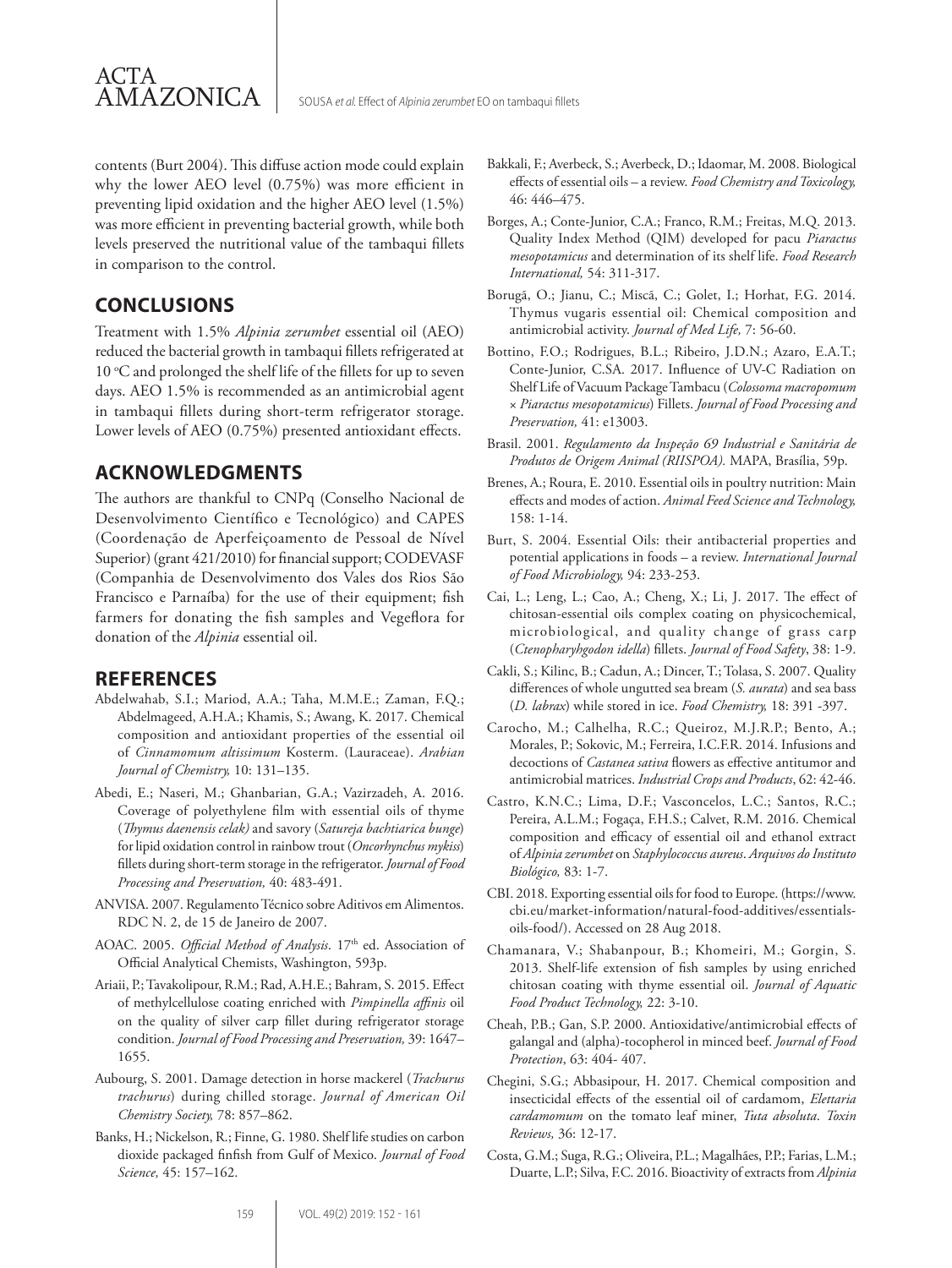*zerumbet* (Pers.) B.L. Burtt & R.M. Sm. against sinusitis causing bacterial pathogens. *Etnofarmacologia,* 9: 185-194.

ACTA

**AMAZONICA** 

- Cyrille, G.K.R.; Adjehi, D.; Yaya, S.; Désiré, K.N.; Benjamin, K.A.B.; Marcellin, D. 2017. Antimicrobial and preservative activities of Lippia multiflora essential oil on smoked mackerel (Scomber scombrus) fish. *Archives of Clinical Microbiology,* 8: 1-5.
- Dogan, G.; Izci, L. 2016. Effects on quality properties of smoked rainbow trout (O*ncorhynchus mykiss*) fillets of chitosan films enriched with essential oils. *Journal of Food Processing and Preservation,* 41: 1-12.
- Echeverria, I.; Lopez-Caballero, M.E.; Gomez-Guillen, M.C.; Mauri, A.N.; Montero, M.P. 2018. Active nanocomposite films based on soy proteins-montmorillonite-clove essential oil for the preservation of refrigerated Bluefin tuna (*Thunnus thynnus*) fillets. *International Journal of Food Microbiology*, 266: 142-149.
- Erkan, N. 2012. The effect of thyme and garlic oil on the preservation of vacuum-packaged hot smoked rainbow trout (*Oncorhynchus mykiss*). *Food Bioprocess Technology,* 5: 1246–1254.
- Evancho, G.M.; Sveum, H.; Moberg, L.J.; Frank, J.F. 2001. Microbiological monitoring of the food processing environment. In: Downes, F.P.; Ito, K. (Eds.). *Compendium of methods for the microbiological examination of foods.* American Public Health Association, Washington, D.C., p.25–36.
- Fan, W.; Chi, Y.; Zhang, S. 2008. The use of a tea polyphenol dip to extend the shelf life of silver carp (*Hypophthalmichthys molitrix*) during storage in ice. *Food Chemistry,* 108: 148–153.
- FAO. 2016. The State of World Fisheries and Aquaculture (SOFIA) (http://www.fao.org/documents/card/en/c/2c8bcf47-2214- 4aeb-95b0-62ddef8a982a). Accessed on 15 Jan 2018.
- FAO. 2018. *Global Aquaculture Production*. FAO, Rome. 29p.
- Galindo, M.V. 2017. *Filmes biodegradáveis de gelatina e quitosana com adição de óleos essenciais na conservação de presunto embalado a vácuo*. Master's dissertation. Universidade Tecnológica Federal do Paraná, Brazil. 52p.
- FDA. 2017. Generally Recognized as Safe (GRAS). (https://www. fda.gov/food/ingredientspackaginglabeling/gras/). Accessed on 28 Aug 2018.
- Garcia-Jiménez, N.; Péres-Alonso, M.J.; Velasco-Negueruela, A. 2000. Chemical composition of fennel oil, *Foeniculum vulgare* Miller, from Spain. *Journal of Essential Oil Research,* 12: 159-162.
- Gómez-Estaca, J.; López de Lacey, A.; López-Caballero, M.E.; Gómez-Guillén, M.C.; Montero, P. 2010. Biodegradable gelatinchitosan films incorporated with essential oils as antimicrobial agents for fish preservation. *Food Microbiology,* 27: 889-896.
- Goulas, A.E.; Kontominas, M.G. 2007. Combined effect of light salting, modified atmosphere packaging and oregano essential oil on the shelf-life of sea bream (*Sparus aurata*): biochemical and sensory attributes. *Food Chemistry,* 100: 287-296.
- Hasan, M.; Abdeldaiem, M.; Gamal, H.; Ali, M.; Ramadan, M.F. 2017. Impact of different essential oils on the characteristics of refrigerated carp (*Cyprinus carpio*) fish fingers. *Journal of Food Measurement and Characterization*, 11: 1412–1420.
- Hashemipour, H.; Kermanshabi, H.; Golian, A.; Veldkamp, T. 2013. Effect of thymol and carvacrol feed supplementation on performance, antioxidant enzyme activities, fatty acid

composition, digestive enzyme activities, and immune response in broiler chickens. *Poultry Science,* 92: 2059-2069.

- Hassoun, A.; Çoban, O.E. 2017. Essential oils for antimicrobial and antioxidant applications in fish and other seafood products. *Trends in Food Science & Technology,* 68: 26-36.
- He, Q.; Xiao, K. 2016. The effects of tangerine peel (*Citri reticulatae pericarpium*) essential oils as glazing layer on freshness preservation of bream (*Megalobrama amblycephala*) during super chilling storage. *Food Control,* 69: 339-345.
- Hendriks, W.H.; Cottam, Y.H.; Thomas, D.V. 2006. The effect of storage on the nutritional quality of meat and bone meal. *Animal Feed Science and Technology,* 127: 151–160.
- Honold, P.J.; Jacobsen, C.; Jónsdóttir, R.; Kristinsson, H.G.; Hermund, D.B. 2016. Potential seaweed-based food ingredients to inhibit lipid oxidation in fish-oil-enriched mayonnaise. *European Food Research and Technology*, 242: 571-584.
- Howgate, P. 2010. A critical review of total volatile bases and trimethylamine as indices of freshness of fish. Part 2: formation of bases, and application in quality assurance. *Electronic Journal of Environmental, Agricultural and Food Chemistry,* 9: 58-88.
- Huss, H.H. 1997. *Garantia da qualidade dos productos da pesca*. Food and Agricultural Organization of the United Nations, Rome, 30p.
- Iturriaga, L.; Olabarrieta, I.; Marañon, I.M. 2012. Antimicrobial assays of natural extracts and their inhibitory effect against Listeria innocua and fish spoilage bacteria, after incorporation into biopolymer edible films. *International Journal of Food Microbiology,* 158: 58-64.
- Jeon, Y.I.; Kamil, J.Y.V.A.; Shahidi, F. 2002. Chitosan as an edible invisible film for quality preservation of herring and Atlantic cod. *Journal of Agricultural and Food Chemistry,* 20: 5167–5178.
- Jouki, M.; Yazdi, F.T.; Mortazavi, S.A.; Koocheki, A.; Khazaei, N. 2014. Effect of quince seed mucilage edible films incorporated with oregano or thyme essential oil on shelf life extension of refrigerated rainbow trout fillets. *International Journal of Food Microbiology,* 174: 88–97.
- Kirschnik, P.G.; Trindade, M.A.; Gomide, C.A.; Moro, M.E.G.; Viegas, E.M.M. 2013. Estabilidade em armazenamento da carne de tilápia-do-nilo mecanicamente separada, lavada, adicionada de conservantes e congelada. *Pesquisa Agropecuária Brasileira*, 48: 935-942.
- Lee, S.J.; Umano, K.; Shibamoto, M.; Lee, K.G. 2005. Identification of volatile components in basil (*Ocimum basilicum* L.) and thyme leaves (*Thymus vulgaris* L.) and their antioxidant properties. *Food Chemistry, 91:* 131–137.
- Leuschner, R.G.K.; Zamparine, J. 2002. Effect of spices on growth and survival of *Escherichia coli* O 157 and *Salmonella enterica* serovar Enteritidis in broth model systems and mayonnaise. *Food Control,* 13: 399-404.
- Li, T.T.; Hu, W.Z.; Li, J.R.; Zhang, X.G.; Zhu, J.L.; Li, X.P. 2012. Coating effects of tea polyphenol and rosemary extract combined with chitosan on the storage quality of large yellow croaker (*Pseudosciaena crocea*). *Food Control,* 25: 101–106.
- Li, T.; Li, J.; Hu, W.; Li, X. 2013. Quality enhancement in refrigerated red drum (*Sciaenops ocellatus*) fillets using chitosan